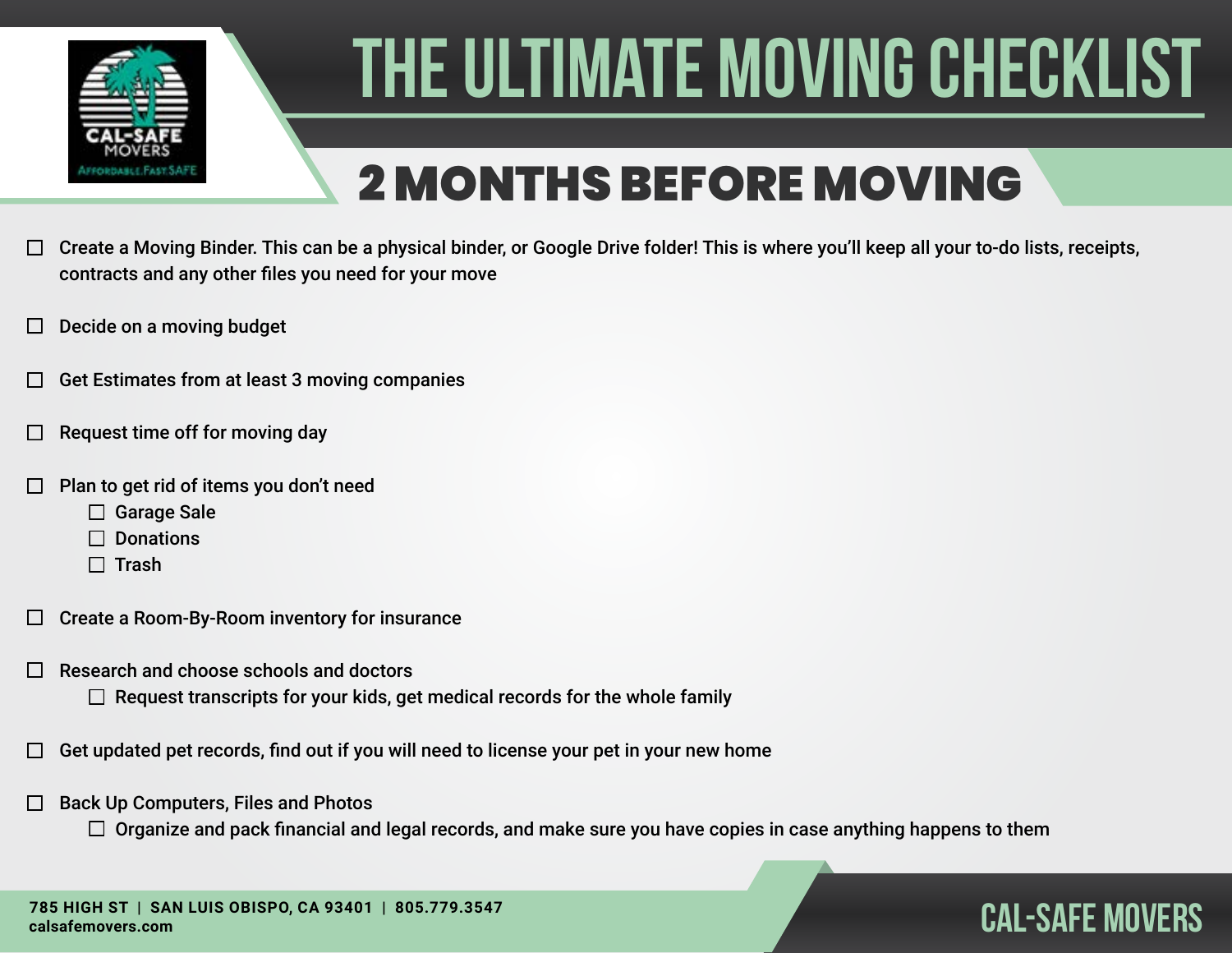

## 6 WEEKS BEFORE MOVING

- $\Box$  Choose your moving company
	- $\Box$  Read all contracts before you sign them
	- $\Box$  Confirm your moving company's DOT number
- $\Box$  Tell important parties about your move
	- $\Box$  Request a change of address from the post office
	- $\Box$  Notify your children's current schools, your doctor and other service providers
	- $\Box$  Talk to your insurance company, and find out if you need to switch or change your policy
	- $\Box$  Notify utility companies, tv and internet providers that you will need to stop or change service.
	- $\Box$  Notify subscription services about your change of address
- $\Box$  Measure doorways, stairways, and elevators to make sure all your furniture will fit.
- $\Box$  Order packing supplies, or begin collecting free boxes from friends and local businesses
- $\Box$  Ask if there are requirements for moving from your landlord  $\Box$  Give them your new address for your safety deposit check
- Address any important home repairs
- $\Box$  Have vehicles serviced if you're moving long-distance
- $\Box$  Label your moving boxes, marking those for fragile items and numbering all the boxes
- $\Box$  Pack a little bit each day to make packing easier  $\square$  Start with items you rarely use, such as seasonal decorations!
- Research your new community  $\Box$
- Spend time with family and friends, especially if you are moving far away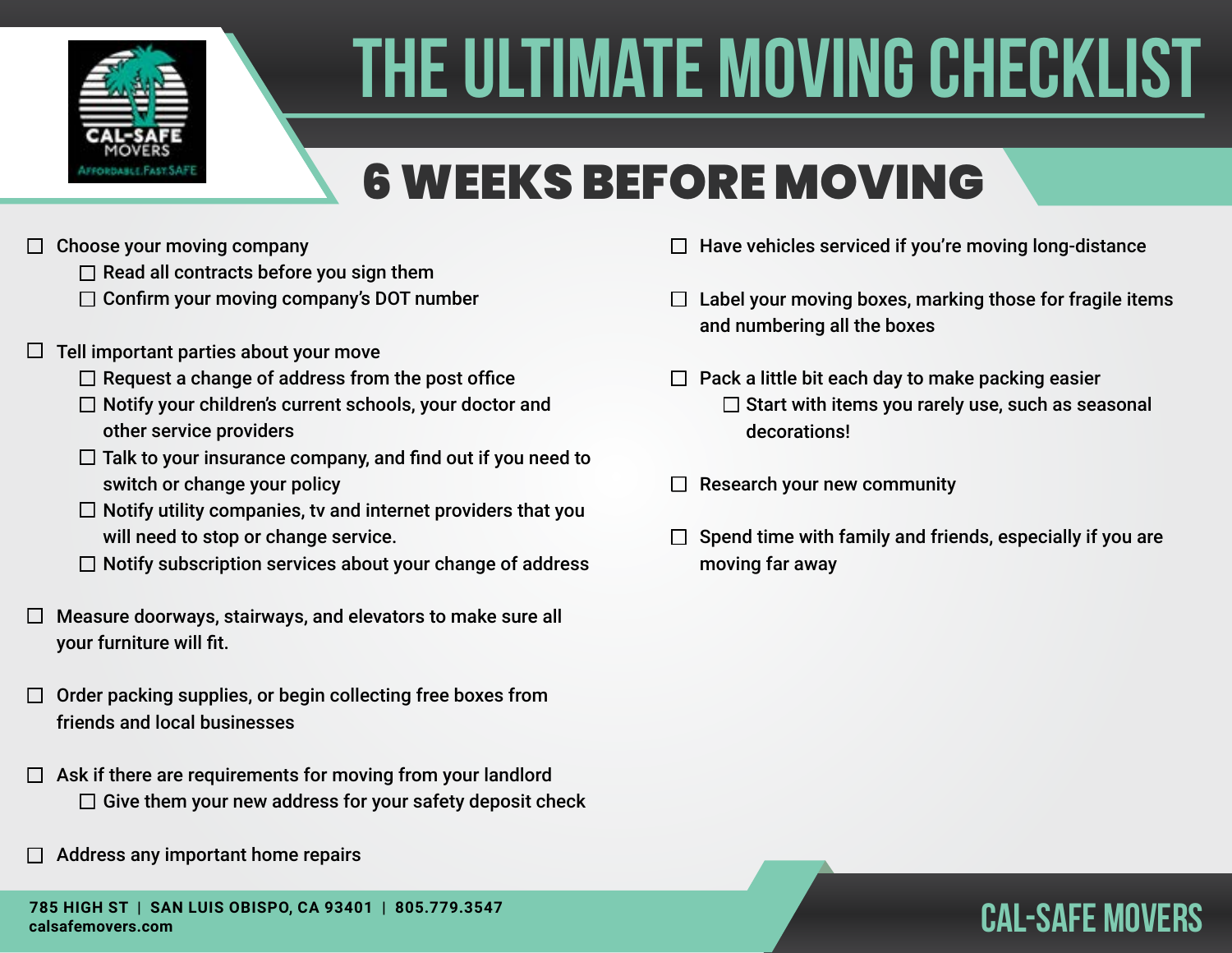

### ONE MONTH BEFORE MOVING

- Reserve your moving date with your chosen moving company
- Make travel arrangements if flying or staying in a hotel before your move
- Pack important documents such as birth certificates and passports to keep with you during the move, so they are easy to get to if you need them!
- Plan out where furniture will be in your new home.  $\Box$  $\Box$  Measure furniture and room dimensions if possible, to create a layout
- Fill any prescriptions you need and make sure you'll have enough to last until you have a new doctor/pharmacy
- Transfer your bank and credit card accounts to your new address
- Set up tv and internet accounts for your new home П  $\Box$  Schedule any required installations and a start date
- Confirm parking options for your moving truck you may need a permit for moving day. П
- Purchase moving insurance: this will protect your belongings en route!
- Start the process of enrolling your kids in their chosen school
- Make a moving day playlist!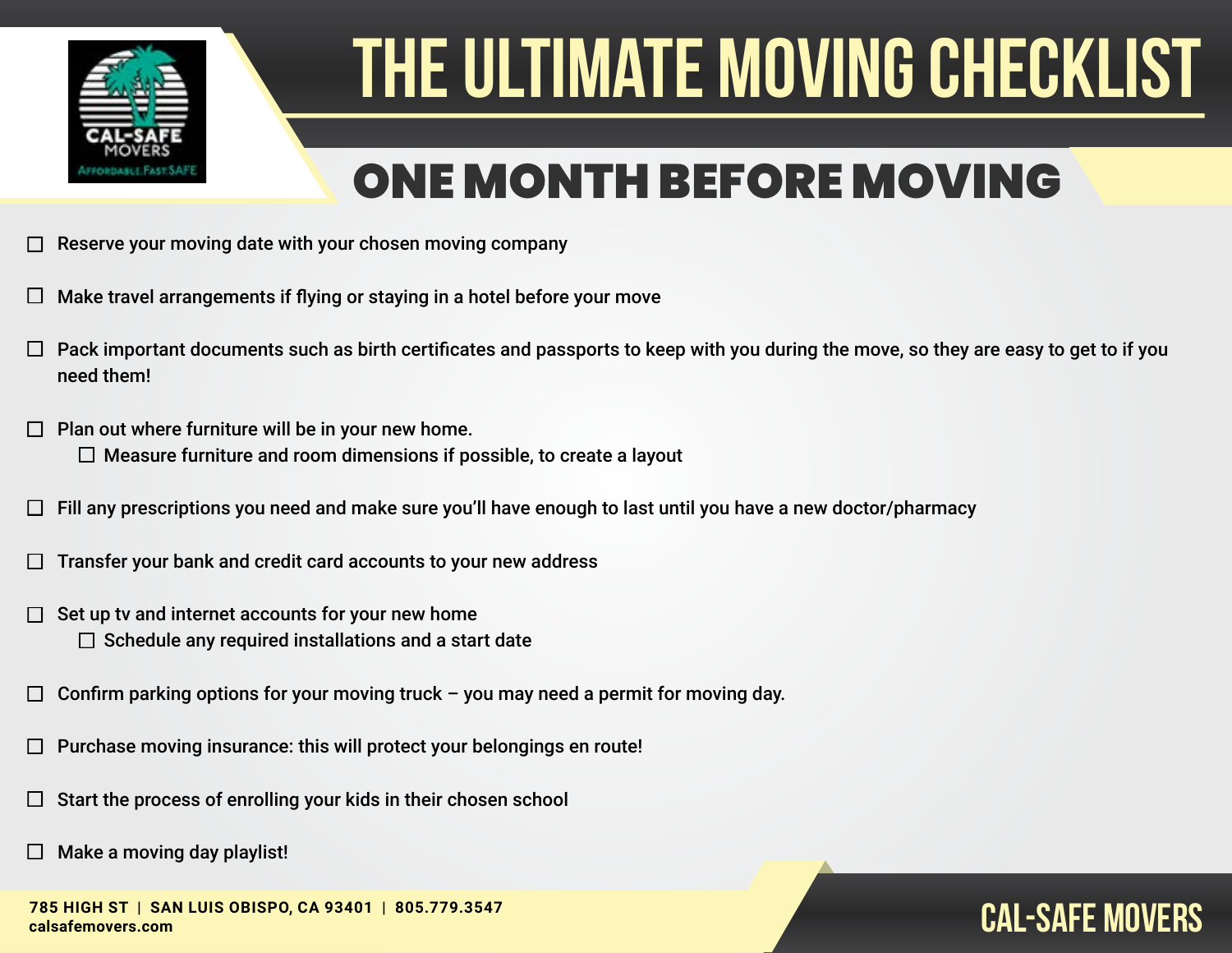

### 2 WEEKS BEFORE MOVING

- Confirm your move in day with your real estate agent  $\Box$
- Confirm moving day plans with your moving company
- Begin packing in earnest  $\Box$ 
	- $\Box$  Create a list of the items in each box, and keep it in your moving binder
- Return library books and anything you've borrowed from friends
- Collect anything you've loaned to friends, things in storage and  $\Box$ anything you have in safety deposit boxes
- Discontinue regular services like newspaper delivery, trash  $\Box$ pick-up and lawn service.
- Schedule servicing for any appliances that are moving with you П
- Make a moving plan for large items, such as your swing set,  $\Box$ trampoline and satellite TV antenna
	- $\Box$  If you have house plants, decide how they will be shipped
- Make a "Moving Day Bag"
	- $\Box$  Include snacks for the drive, clothes, medications, toiletries and any electronics you will need. These will go with you, not on the truck!
- $\Box$  Confirm the end date for utilities, phone and tv services at your current residence.
- $\Box$  Confirm the start date for services in your new home!
- Cancel or transfer your gym membership  $\Box$
- Start using up food in your pantry and freezer.  $\Box$  Don't buy much at the store right now; you don't want to have to throw out food on moving day, or pay extra to move nonperishable foods.
- $\Box$  Arrange for child and pet care during your move to keep them safe and happy
- Have your mail forwarded
- Clean outdoor furniture and bring it inside, so it is clean for the move.
- Have a moving party! Celebrate with friends about this new chapter in your life!
- $\Box$ **Important:** DISPOSE of flammable items, bleach, cleaning fluids and aerosol cans. DO NOT pack these.
- $\Box$ **For Social Security Beneficiaries:** change your address for benefits within 10 days of moving by notifying the SSA, the department of Veterans Affairs and the IRS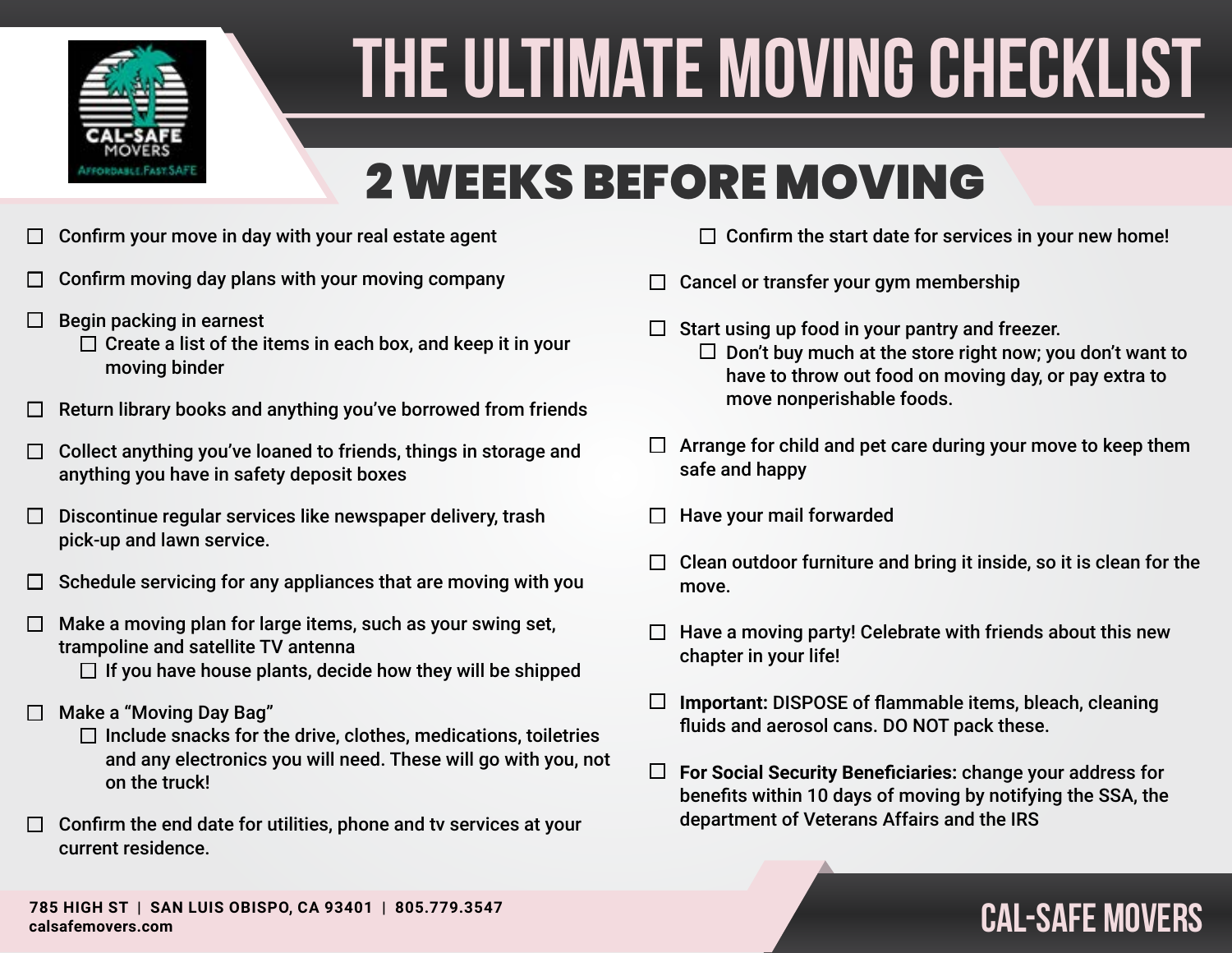

## THE WEEK OF YOUR MOVE

- $\Box$  Use up all your frozen foods, or gift them to family and friends
	- $\Box$  Clean out your refrigerator. If moving the fridge, defrost and dry before moving day
	- $\Box$  Donate nonperishable foods that you can't take with you.
- Take out cash for tipping your moving crew
- Finish packing everything but the essentials to get you to moving day
- Confirm your travel plans  $\Box$
- Say goodbye to neighbors
- Begin cleaning empty rooms
	- $\Box$  Double check shelves and closets for any items you've missed
- Collect keys and garage door openers to give to your real estate  $\Box$ agent for the new owners
- Check the weather for your moving day, and be prepared for rain  $\Box$ or snow
- Take photos of your home for insurance purposes, just in case!  $\mathbf{L}$
- $\Box$  Make sure your credit card company knows you are moving. Purchases in a new location can cause your card to be flagged or declined!
- $\Box$  Pack a suitcase to live out of for the last couple days before the move (and until you've unpacked the rest of your clothes in your new home)
- $\Box$  Schedule a final walkthrough of your home with the real estate agent
- Dispose of any debris you are leaving behind
- $\Box$  Pack outdoor items. Be sure to drain gasoline from any outdoor equipment!
- Make a "worst case scenario" plan in case your movers run late
- Pack supplies that you'll need immediately in a separate box to be unloaded first at your new home.
- $\Box$  Drain your outdoor hose, as well as the hoses for your washing machine and ice maker, if taking appliances with you.

### **CAL-SAFE Movers 785 HIGH ST | SAN LUIS OBISPO, CA 93401 | 805.779.3547 [calsafemovers.com](https://calsafemovers.com/?utm_source=checklist&utm_medium=PDF&utm_campaign=moving_checklist)**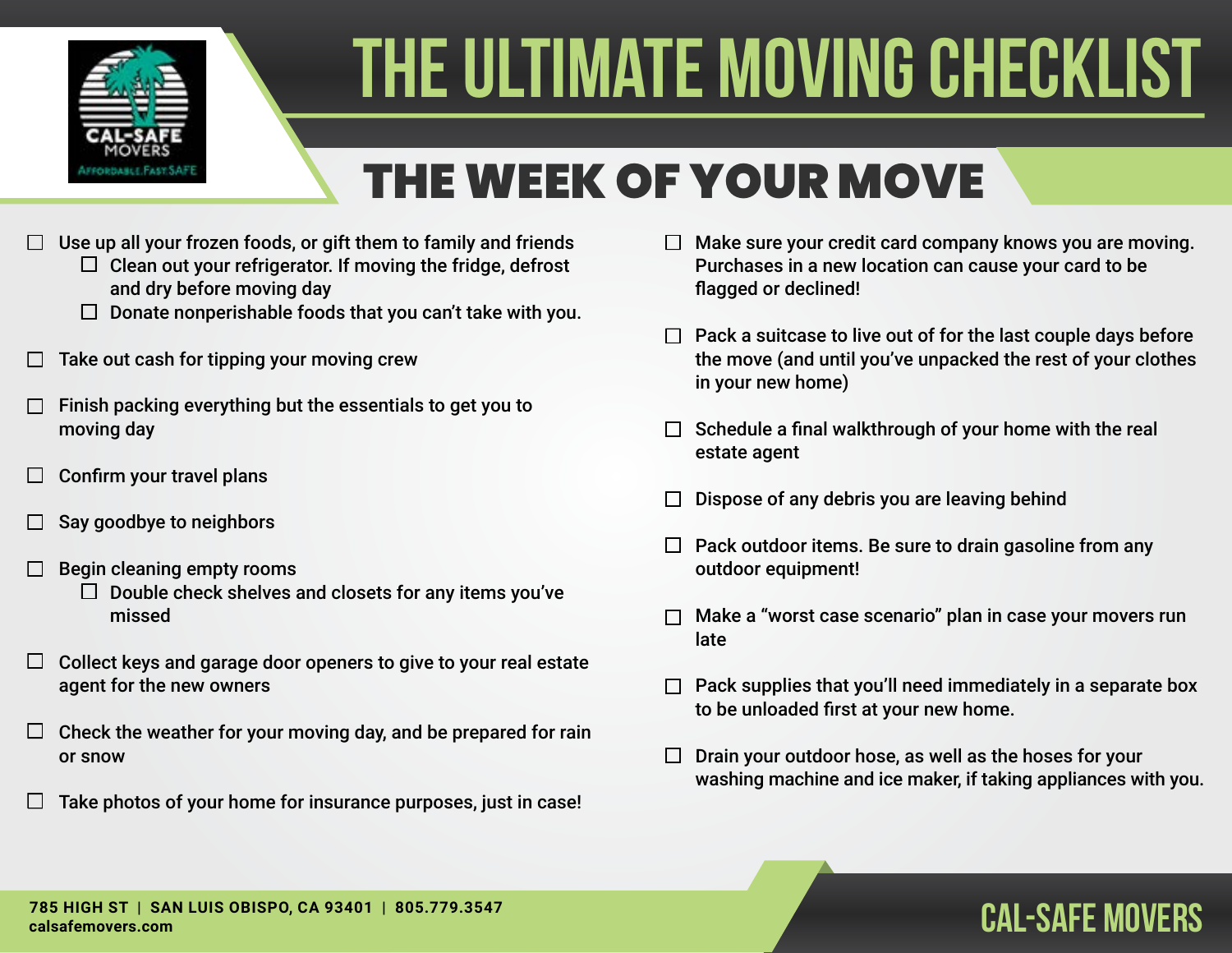

### MOVING DAY

- Check all your boxes, make sure they are properly closed and labeled
- Double-check your home to make sure you didn't miss anything!
- $\Box$ Plan to be home when your movers arrive
	- $\Box$  Check the USDOT number on the side of your moving truck. It must match the number on the contract you signed! This will help you avoid moving scams.
- Protect your floors and carpets  $\Box$
- Sign the movers' inventory list and get a copy to ensure that nothing is lost en route.  $\Box$
- Turn off lights, lock all windows and doors as you leave. If you are renting, drop off your keys with your building manager!
- Make sure you have your "moving day bag" with enough supplies to hold you over until the unpacking is complete
- Get to your new home early and check that utilities are connected ⊔
- Make a safe path for movers to navigate
- Remember to tip your movers!
- Thank your real estate agent
- Make your bed, unpack the necessities and take a nap! You did it!!